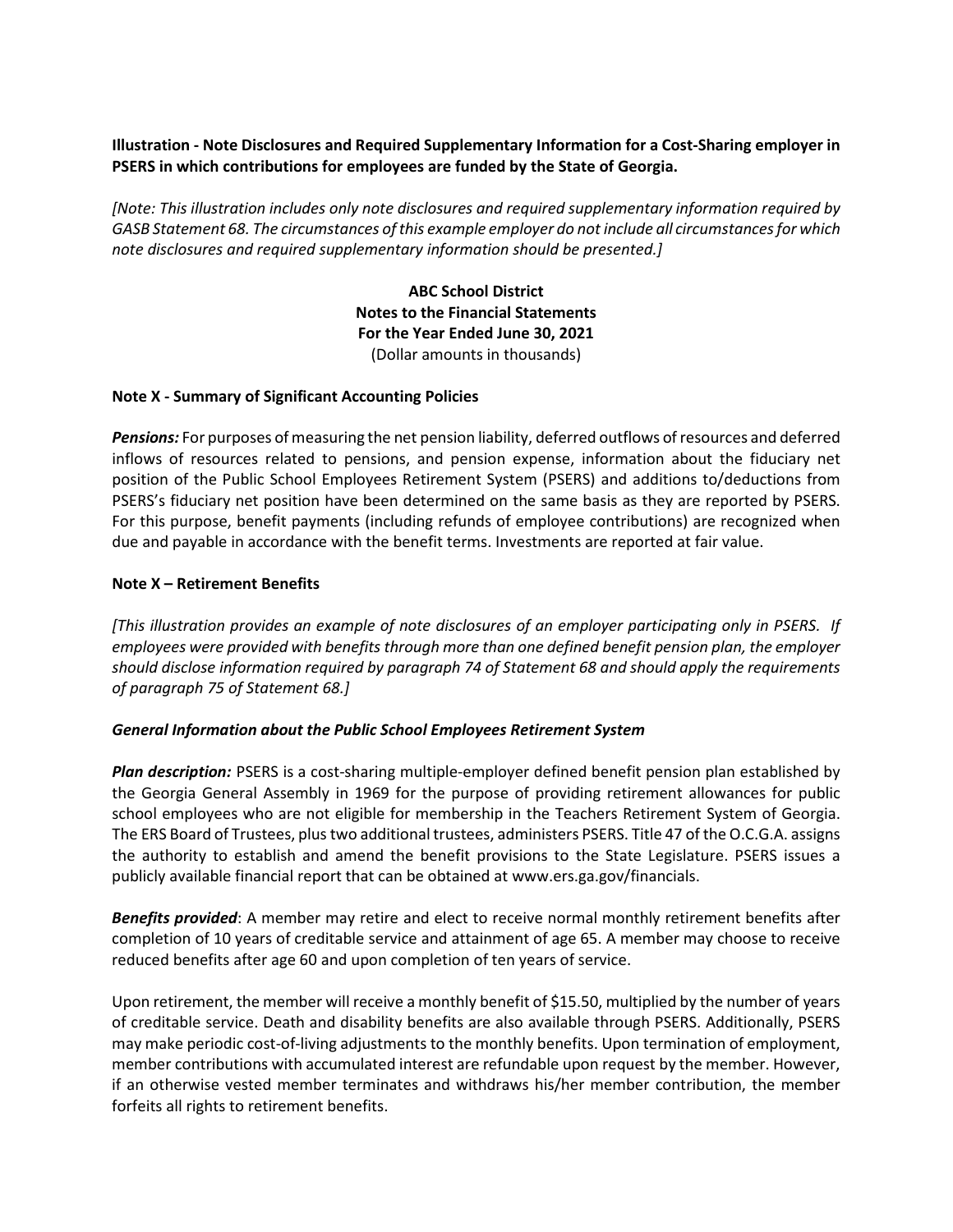*Contributions:* The general assembly makes an annual appropriation to cover the employer contribution to PSERS on behalf of local school employees (bus drivers, cafeteria workers, and maintenance staff). The annual employer contribution required by statute is actuarially determined and paid directly to PSERS by the State Treasurer in accordance with O.C.G.A. §47-4-29(a) and 60(b). Contributions are expected to finance the costs of benefits earned by employees during the year, with an additional amount to finance any unfunded accrued liability.

Individuals who became members prior to July 1, 2012 contribute \$4 per month for nine months each fiscal year. Individuals who became members on or after July 1, 2012 contribute \$10 per month for nine months each fiscal year. The State of Georgia, although not the employer of PSERS members, is required by statute to make employer contributions actuarially determined and approved and certified by the PSERS Board of Trustees.

### *Pension Liabilities and Pension Expense*

At June 30, 2021, the District did not have a liability for a proportionate share of the net pension liability because of the related State of Georgia support. The amount of the State's proportionate share of the net pension liability associated with the District is as follows:

State of Georgia's proportionate share of the Net Pension Liability associated with the District  $\sim$  S XX,XXX

For the year ended June 30, 2021, the District recognized pension expense of \$X,XXX and revenue of \$X,XXX for support provided by the State of Georgia.

*Actuarial assumptions:* The total pension liability as of June 30, 2020 was determined by an actuarial valuation as of June 30, 2019 using the following actuarial assumptions, applied to all periods included in the measurement:

| Inflation                        | 2.75%                                                                 |
|----------------------------------|-----------------------------------------------------------------------|
| Salary increases                 | N/A                                                                   |
| Investment rate of return        | 7.30%, net of pension plan investment expense,<br>including inflation |
| Postretirement benefit increases | 1.5% semi-annually                                                    |

Postretirement mortality rates were based on the RP-2000 Blue-Collar Mortality Table projected to 2025 with projection scale BB (set forward 3 years for males and 2 years for females) for the period after service retirements and for dependent beneficiaries. The RP-2000 Disabled Mortality projected to 2025 with projection scale BB (set forward 5 years for both males and females) was used for death after disability retirement. There is a margin for future mortality improvement in the tables used by the System. Based on the results of the most recent experience study adopted by the Board on December 17, 2015, the numbers of expected future deaths are 9-11% less than the actual number of deaths that occurred during the study period for healthy retirees and 9-11% less than expected under the selected table for disabled retirees. Rates of mortality in active service were based on the RP-2000 Employee Mortality Table projected to 2025 with projection scale BB.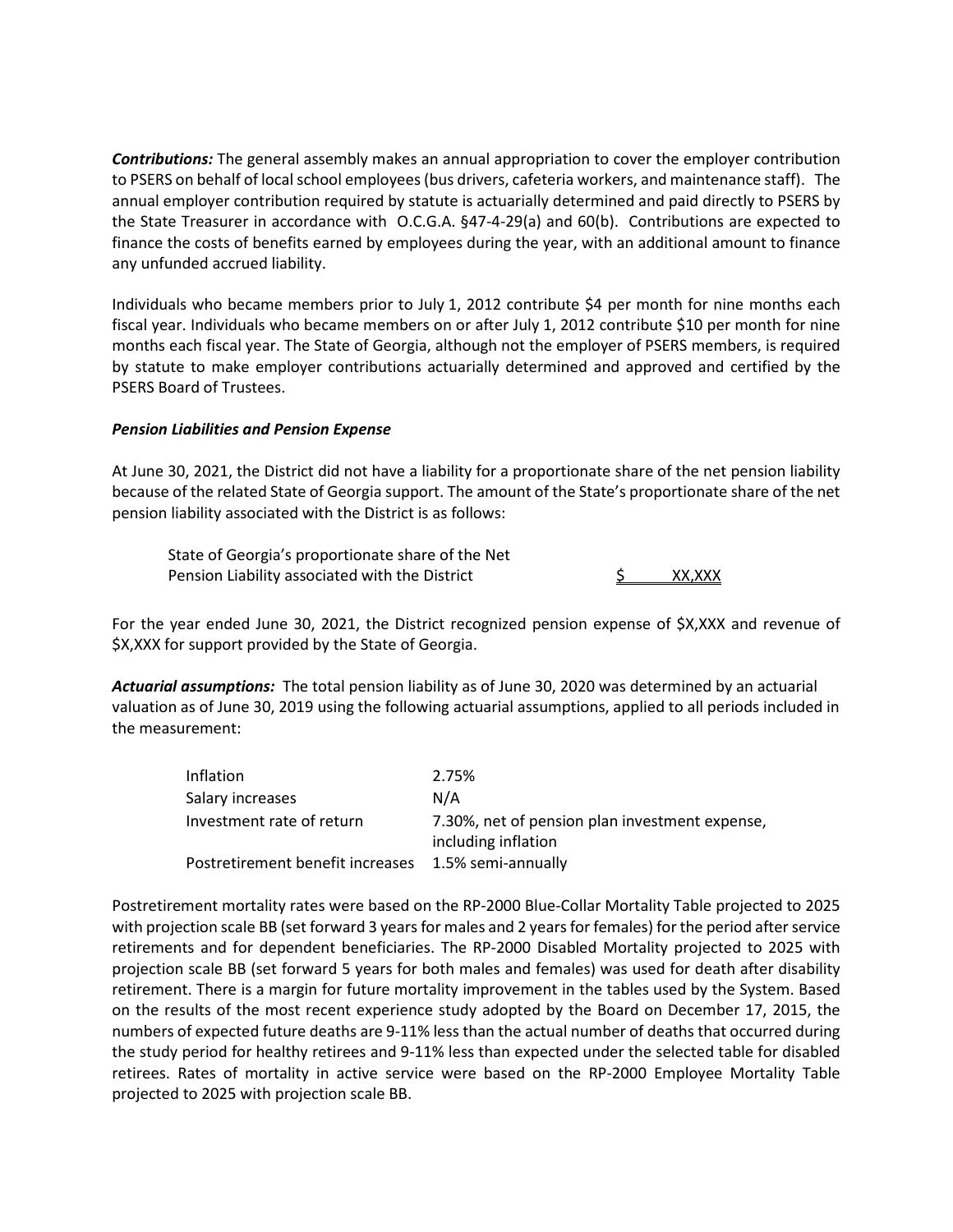The actuarial assumptions used in the June 30, 2019 valuation were based on the results of an actuarial experience study for the period July 1, 2009 – June 30, 2014, with the exception of the assumed investment rate of return and the assumed annual rate of inflation.

The long-term expected rate of return on pension plan investments was determined using a log-normal distribution analysis in which best-estimate ranges of expected future real rates of return (expected nominal returns, net of pension plan investment expense and the assumed rate of inflation) are developed for each major asset class. These ranges are combined to produce the long-term expected rate of return by weighting the expected future real rates of return by the target asset allocation percentage and by adding expected inflation. The target allocation and estimates of arithmetic real rates of return for each major asset class are summarized in the following table:

| Asset class                             | <b>Target</b><br>allocation | Long-term<br>expected real<br>rate of return* |  |
|-----------------------------------------|-----------------------------|-----------------------------------------------|--|
| Fixed income                            | 30.00%                      | $(0.10)\%$                                    |  |
| Domestic large equities                 | 46.20                       | 8.90                                          |  |
| Domestic small equities                 | 1.30                        | 13.20                                         |  |
| International developed market equities | 12.40                       | 8.90                                          |  |
| International emerging market equities  | 5.10                        | 10.90                                         |  |
| <b>Alternatives</b>                     | 5.00                        | 12.00                                         |  |
| Total                                   | 100.00%                     |                                               |  |

\* Rates shown are net of inflation

*Discount rate:* The discount rate used to measure the total pension liability was 7.30%. The projection of cash flows used to determine the discount rate assumed that plan member contributions will be made at the current contribution rate and that employer and State of Georgia contributions will be made at rates equal to the difference between actuarially determined contribution rates and the member rate. Based on those assumptions, the pension plan's fiduciary net position was projected to be available to make all projected future benefit payments of current plan members. Therefore, the long-term expected rate of return on pension plan investments was applied to all periods of projected benefit payments to determine the total pension liability.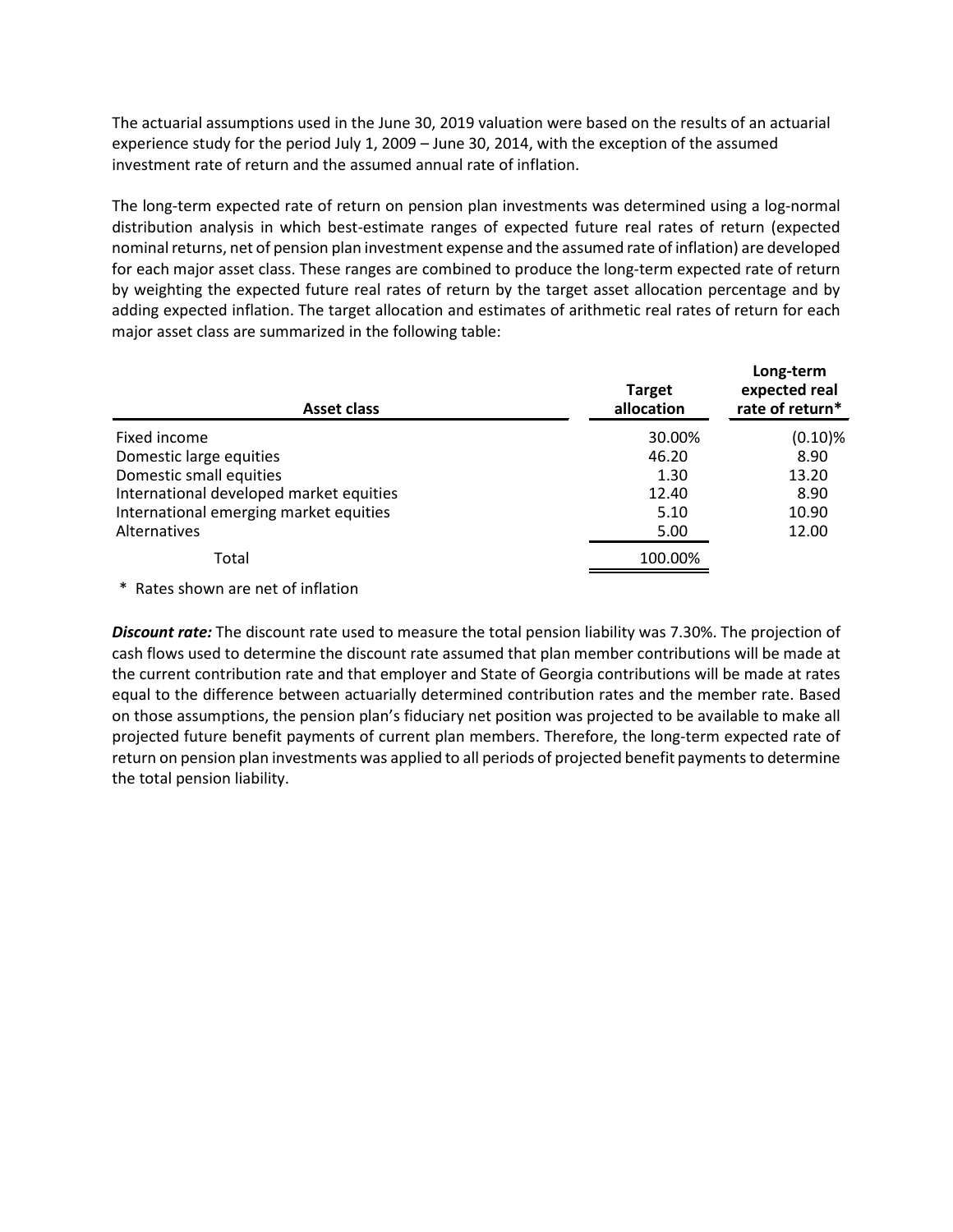# **ABC School District Required Supplementary Information Schedule of Proportionate Share of the Net Pension Liability Public Schools Employees Retirement System For the Year Ended June 30, 2021** (Dollar amounts in thousands)

|                                                                                                       | 2021    | 2020    | 2019    | 2018    | 2017    | 2016    | 2015    |
|-------------------------------------------------------------------------------------------------------|---------|---------|---------|---------|---------|---------|---------|
| District's proportion of the net pension liability                                                    | X.XXX%  | X.XXX%  | X.XXX%  | X.XXX%  | X.XXX%  | X.XXX%  | X.XXX%  |
| District's proportionate share of the net pension liability                                           | XX,XXX  | XX,XXX  | XX,XXX  | XX,XXX  | XX, XXX | XX,XXX  | XX, XXX |
| State of Georgia's proportionate share of the net pension<br>liability associated with the District   | XX,XXX  | XX,XXX  | XX, XXX | XX,XXX  | XX, XXX | XX, XXX | XX,XXX  |
| Total                                                                                                 | XX, XXX | XX, XXX | XX, XXX | XX, XXX | XX, XXX | XX, XXX | XX, XXX |
| District's covered payroll                                                                            | XX, XXX | XX, XXX | XX, XXX | XX, XXX | XX, XXX | XX, XXX | XX, XXX |
| District's proportionate share of the net pension liability<br>as a percentage of its covered payroll | N/A     | N/A     | N/A     | N/A     | N/A     | N/A     | N/A     |
| Plan fiduciary net position as a percentage of the total<br>pension liability                         | 84.45%  | 85.02%  | 85.26%  | 76.33%  | 72.34%  | 76.20%  | 76.20%  |

*Note: Schedule is intended to show information for the last 10 fiscal years. Additional years will be displayed as they become available.*